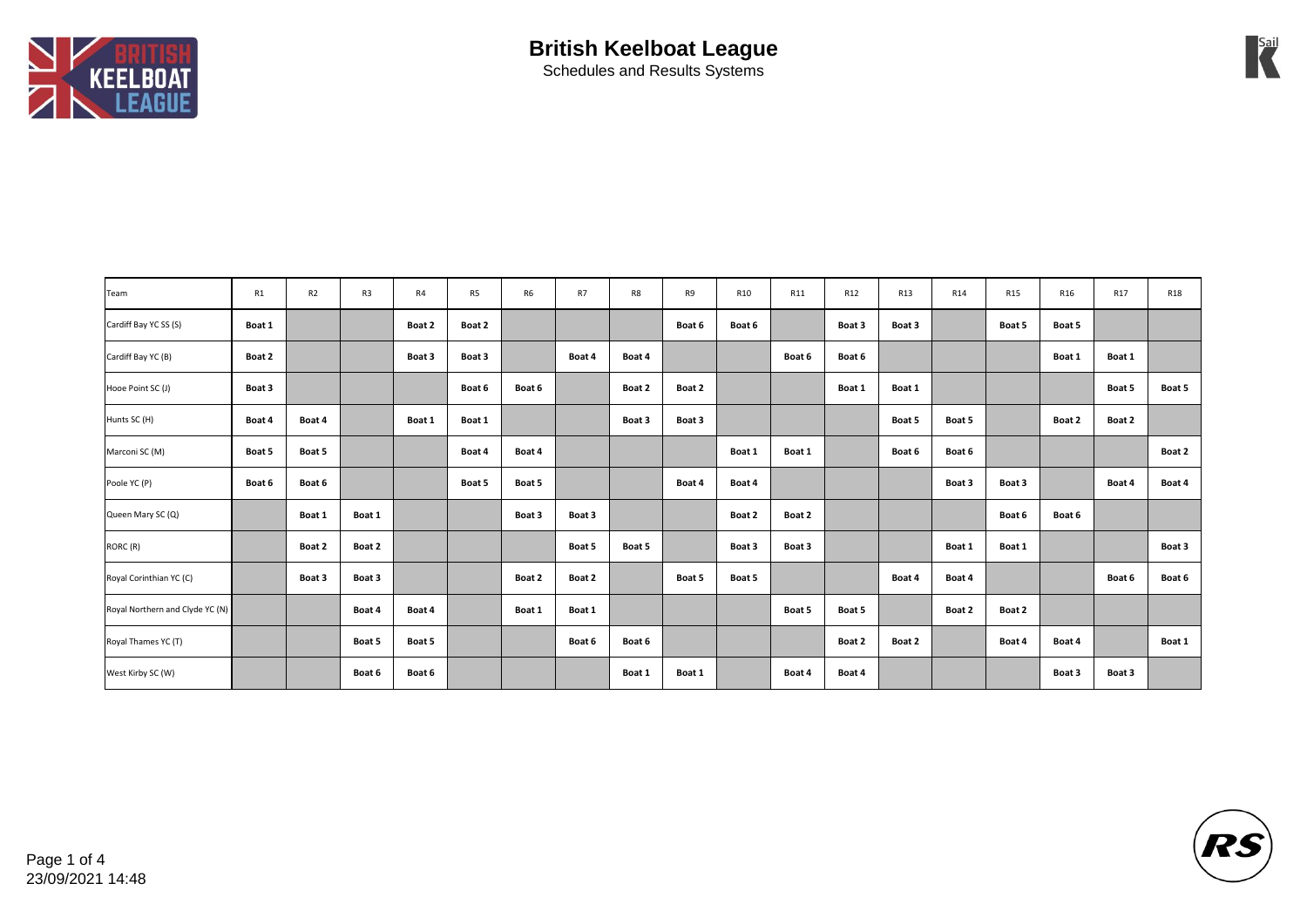

| Team                            | R19    | R <sub>20</sub> | R21    | R22    | R23    | R24    | <b>R25</b> | R26    | R27    | <b>R28</b> | R29    | <b>R30</b> | R31    | <b>R32</b> | <b>R33</b> | R34    | <b>R35</b> | R36    |
|---------------------------------|--------|-----------------|--------|--------|--------|--------|------------|--------|--------|------------|--------|------------|--------|------------|------------|--------|------------|--------|
| Cardiff Bay YC SS (S)           |        | Boat 1          | Boat 1 |        |        | Boat 2 | Boat 2     |        |        | Boat 3     | Boat 3 |            | Boat 4 | Boat 4     |            |        | Boat 6     | Boat 6 |
| Cardiff Bay YC (B)              |        |                 | Boat 5 | Boat 5 |        | Boat 1 | Boat 1     |        |        | Boat 2     | Boat 2 |            |        |            | Boat 6     | Boat 6 |            | Boat 3 |
| Hooe Point SC (J)               |        |                 | Boat 4 | Boat 4 |        | Boat 3 | Boat 3     |        |        |            | Boat 6 | Boat 6     |        | Boat 2     | Boat 2     |        |            | Boat 1 |
| Hunts SC (H)                    |        | Boat 3          | Boat 3 |        |        |        | Boat 6     | Boat 6 |        |            | Boat 5 | Boat 5     |        |            | Boat 4     | Boat 4 |            |        |
| Marconi SC (M)                  | Boat 2 |                 |        | Boat 3 | Boat 3 |        |            | Boat 2 | Boat 2 |            |        |            | Boat 5 | Boat 5     |            | Boat 3 | Boat 3     |        |
| Poole YC (P)                    |        |                 | Boat 6 | Boat 6 |        |        |            | Boat 1 | Boat 1 |            |        | Boat 3     | Boat 3 |            |            | Boat 2 | Boat 2     |        |
| Queen Mary SC (Q)               | Boat 4 | Boat 4          |        |        | Boat 5 | Boat 5 |            |        | Boat 4 | Boat 4     |        | Boat 1     | Boat 1 |            |            |        | Boat 5     | Boat 5 |
| RORC (R)                        | Boat 3 |                 |        | Boat 1 | Boat 1 |        |            | Boat 3 | Boat 3 |            |        | Boat 2     | Boat 2 |            | Boat 5     | Boat 5 |            |        |
| Royal Corinthian YC (C)         |        | Boat 2          | Boat 2 |        |        |        | Boat 4     | Boat 4 |        | Boat 1     | Boat 1 |            |        | Boat 3     | Boat 3     |        |            |        |
| Royal Northern and Clyde YC (N) | Boat 5 | Boat 5          |        |        | Boat 6 | Boat 6 |            |        | Boat 6 | Boat 6     |        |            |        | Boat 1     | Boat 1     |        | Boat 4     | Boat 4 |
| Royal Thames YC (T)             | Boat 1 |                 |        | Boat 2 | Boat 2 |        | Boat 5     | Boat 5 |        |            | Boat 4 | Boat 4     |        |            |            | Boat 1 | Boat 1     |        |
| West Kirby SC (W)               | Boat 6 | Boat 6          |        |        | Boat 4 | Boat 4 |            |        | Boat 5 | Boat 5     |        |            | Boat 6 | Boat 6     |            |        |            | Boat 2 |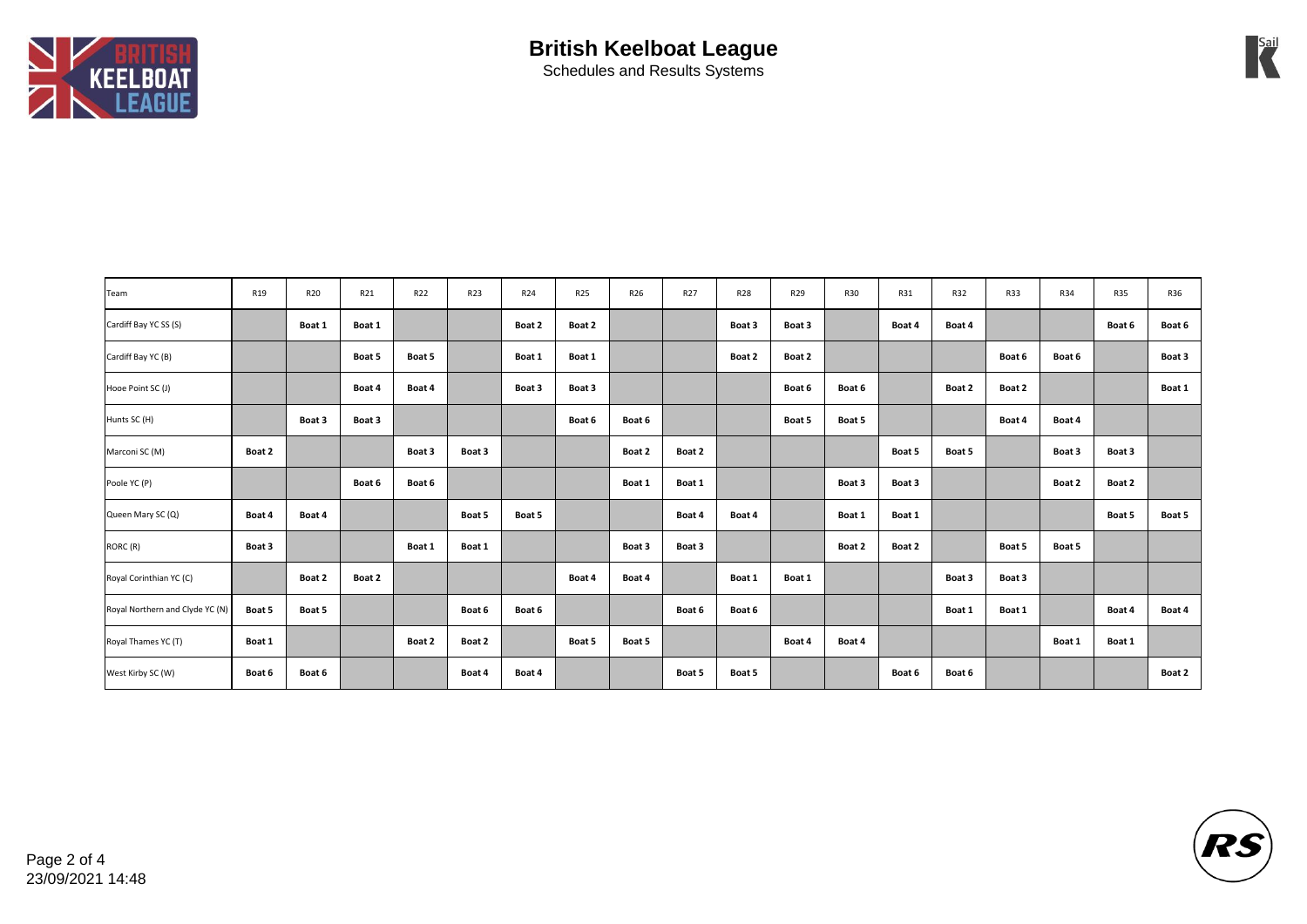

| Team                            | R37    | <b>R38</b> | R39    | R40    | R41    | R42    | <b>R43</b> | <b>R44</b> | R45    | R46    | R47    | <b>R48</b> | R49    | <b>R50</b> | <b>R51</b> | <b>R52</b> | <b>R53</b> | <b>R54</b> |
|---------------------------------|--------|------------|--------|--------|--------|--------|------------|------------|--------|--------|--------|------------|--------|------------|------------|------------|------------|------------|
| Cardiff Bay YC SS (S)           |        |            |        | Boat 1 | Boat 1 |        |            |            | Boat 5 | Boat 5 |        | Boat 1     | Boat 1 |            |            | Boat 2     | Boat 2     |            |
| Cardiff Bay YC (B)              | Boat 3 |            | Boat 5 | Boat 5 |        |        |            | Boat 1     | Boat 1 |        |        | Boat 2     | Boat 2 |            |            | Boat 3     | Boat 3     |            |
| Hooe Point SC (J)               | Boat 1 |            |        |        | Boat 5 | Boat 5 |            |            | Boat 4 | Boat 4 |        | Boat 3     | Boat 3 |            |            |            | Boat 6     | Boat 6     |
| Hunts SC (H)                    |        | Boat 3     | Boat 3 |        | Boat 4 | Boat 4 |            |            | Boat 6 | Boat 6 |        |            |        | Boat 1     | Boat 1     |            |            | Boat 3     |
| Marconi SC (M)                  |        | Boat 1     | Boat 1 |        |        | Boat 3 | Boat 3     |            |        | Boat 1 | Boat 1 |            |        | Boat 3     | Boat 3     |            |            | Boat 2     |
| Poole YC (P)                    |        |            | Boat 6 | Boat 6 |        |        | Boat 4     | Boat 4     |        |        | Boat 5 | Boat 5     |        |            | Boat 4     | Boat 4     |            | Boat 1     |
| Queen Mary SC (Q)               |        | Boat 2     | Boat 2 |        |        |        | Boat 5     | Boat 5     |        |        | Boat 6 | Boat 6     |        |            | Boat 6     | Boat 6     |            |            |
| RORC (R)                        | Boat 4 | Boat 4     |        |        | Boat 6 | Boat 6 |            | Boat 2     | Boat 2 |        |        |            | Boat 4 | Boat 4     |            | Boat 1     | Boat 1     |            |
| Royal Corinthian YC (C)         | Boat 5 | Boat 5     |        | Boat 2 | Boat 2 |        |            | Boat 3     | Boat 3 |        |        |            | Boat 6 | Boat 6     |            |            | Boat 5     | Boat 5     |
| Royal Northern and Clyde YC (N) |        |            |        | Boat 3 | Boat 3 |        | Boat 6     | Boat 6     |        |        | Boat 4 | Boat 4     |        |            | Boat 5     | Boat 5     |            |            |
| Royal Thames YC (T)             | Boat 6 | Boat 6     |        |        |        | Boat 2 | Boat 2     |            |        | Boat 3 | Boat 3 |            |        | Boat 2     | Boat 2     |            |            |            |
| West Kirby SC (W)               | Boat 2 |            | Boat 4 | Boat 4 |        | Boat 1 | Boat 1     |            |        | Boat 2 | Boat 2 |            | Boat 5 | Boat 5     |            |            | Boat 4     | Boat 4     |